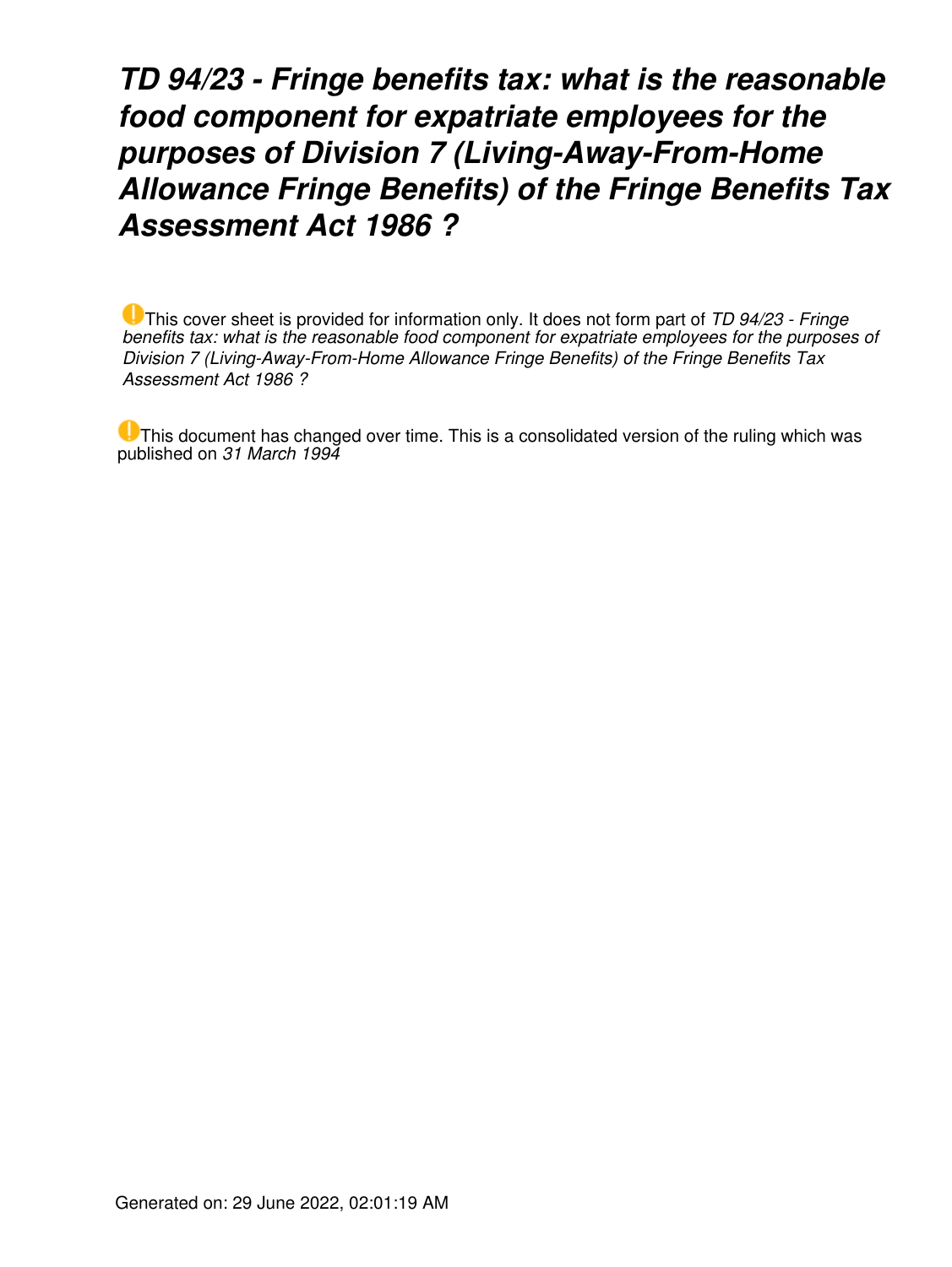

## FOI Status: may be released **Page 1 of 2**

**This Determination, to the extent that it is capable of being a 'public ruling' in terms of Part IVAAA of the** *Taxation Administration Act 1953***, is a public ruling for the purposes of that Part . Taxation Ruling TR 92/1 explains when a Determination is a public ruling and how it is binding on the Commissioner. Unless otherwise stated, this Determination applies to years commencing both before and after its date of issue. However, this Determination does not apply to taxpayers to the extent that it conflicts with the terms of a settlement of a dispute agreed to before the date of issue of the Determination (see paragraphs 21 and 22 of Taxation Ruling TR 92/20).**

## Taxation Determination

## **Fringe benefits tax: what is the reasonable food component for expatriate employees for the purposes of Division 7 (Living-Away-From-Home Allowance Fringe Benefits) of the** *Fringe Benefits Tax Assessment Act 1986***?**

1. The reasonable food component for the fringe benefits tax year ended 31 March 1995, as shown below, has been indexed to reflect movements in the food sub-group of the Consumer Price Index:

|                               | per week |
|-------------------------------|----------|
| One adult                     | \$123    |
| Two adults                    | \$197    |
| Three adults                  | \$221    |
| Two adults and one child      | \$221    |
| Two adults and two children   | \$221    |
| Two adults and three children | \$259    |
| Three adults and one child    | \$259    |
| Three adults and two children | \$295    |
| Four adults                   | \$295    |

('Adults' for this purpose are persons aged 12 years or more).

2. In relation to larger family groupings, we accept a food component based on the above figures plus \$72 for each additional adult and \$36 for each additional child.

3. This Determination is intended to be read in conjunction with Taxation Ruling MT 2040. Updates of MT 2040 were issued for the years ended 31 March 1989 (MT 2043), 31 March 1990